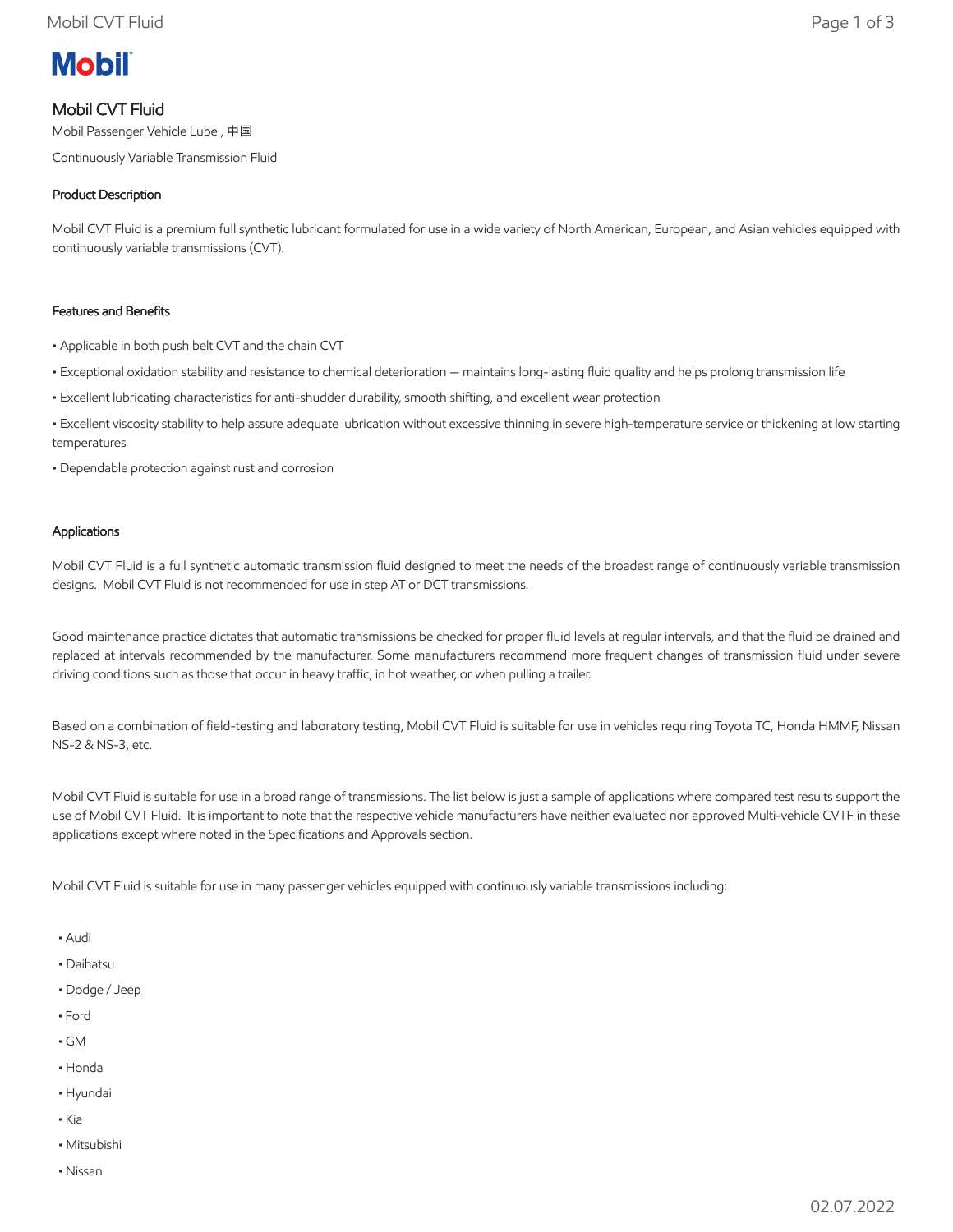# Mobil CVT Fluid Page 2 of 3

- Subaru
- Suzuki
- Toyota
- VW

## Specifications and Approvals

| This product is recommended for use in applications requiring: |
|----------------------------------------------------------------|
| AUDI TL 52180 (G052 180)                                       |
| CHRYSLER Dodge / Jeep CVTF+4                                   |
| Daihatsu CVTF-DC                                               |
| Daihatsu CVTF-DFE                                              |
| FORD Mercon C                                                  |
| FORD WSS-M2C928-A                                              |
| FORD WSS-M2C933-A                                              |
| <b>GM DEX-CVT</b>                                              |
| Honda HCF-2                                                    |
| Honda HMMF                                                     |
| Hyundai SP CVT-1                                               |
| Kia SP CVT-1                                                   |
| Mitsubishi CVTF J1                                             |
| Mitsubishi CVTF J4                                             |
| Mitsubishi SP-III                                              |
| NISSAN NS-2                                                    |
| NISSAN NS-3                                                    |
| Subaru Lineartronic CVTF-II                                    |
| Suzuki CVTF 3320                                               |
| Suzuki CVTF Green 1                                            |
| Suzuki CVTF Green 2                                            |
| <b>TOYOTA TC</b>                                               |
| VW TL 52180 (G052 180)                                         |